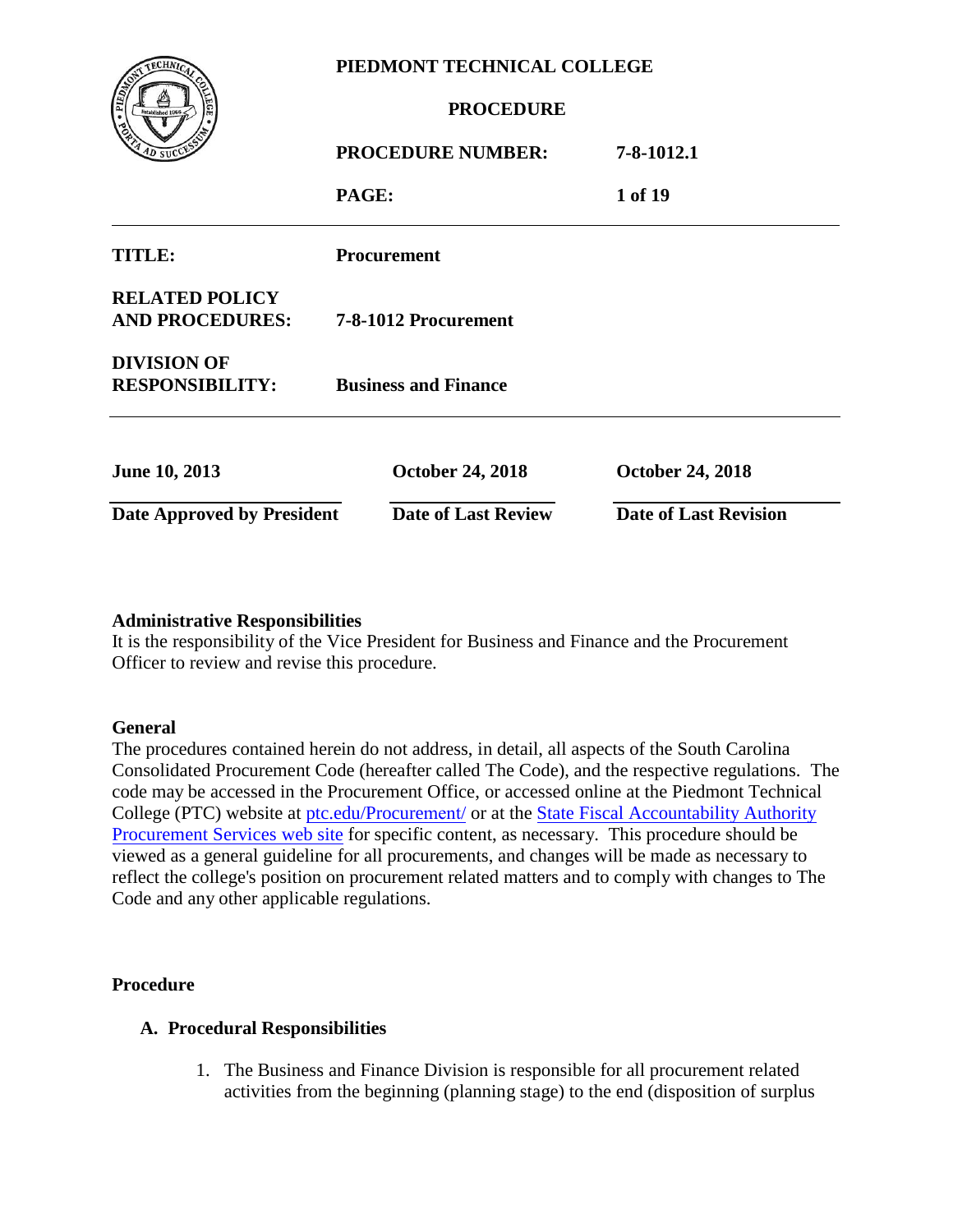

#### **PROCEDURE**

#### **PROCEDURE NUMBER: 7-8-1012.1**

| PAGE: |  |
|-------|--|
|-------|--|

**PAGE: 2 of 19**

property) and all documentation thereof. These activities include, but are not limited to:

- a. Receipt of internal requisitions (whether computer generated, online, or hand written).
- b. Verification of fund availability and other budget/accounting information.
- c. Approvals of authorized parties prior to processing of orders.
- d. Processing of procurement documentation and file maintenance.
- e. Application and adherence to The Code and Regulations of all procurements.
- f. Verification and evaluation of procurement documentation.
- g. Preparation of formal purchase orders, mailing, faxing or emailing and distribution.
- h. Preparation and submittal of all quarterly procurement reports. The Procurement Office acts as liaison between State Materials Management Office and individuals submitting requisitions.
- 2. The Procurement Office has full responsibility for obligating College funds for any goods, supplies, equipment, services and contractual agreements required by the College. The Procurement Office, through the issuance of procurement cards to individual offices, may delegate a limited amount of responsibility for obligating College funds. Procurement card purchases may be limited in amount and types of purchases by limitations placed on card usage with the card's issuing financial institution. No other office is to attempt to obligate College funds without going through the proper procurement procedures as outlined in this procedure.
- 3. The Accounts Payable Office handles the processing of payments made to vendors for all procurements, except those that are handled by the College Foundation, or by use of procurement cards. All discrepancies must be researched and then verified by the Procurement Office in conjunction with the Accounts Payable Office. Those submitting requisitions are notified if the discrepancy results in a change order being processed prior to payment being made.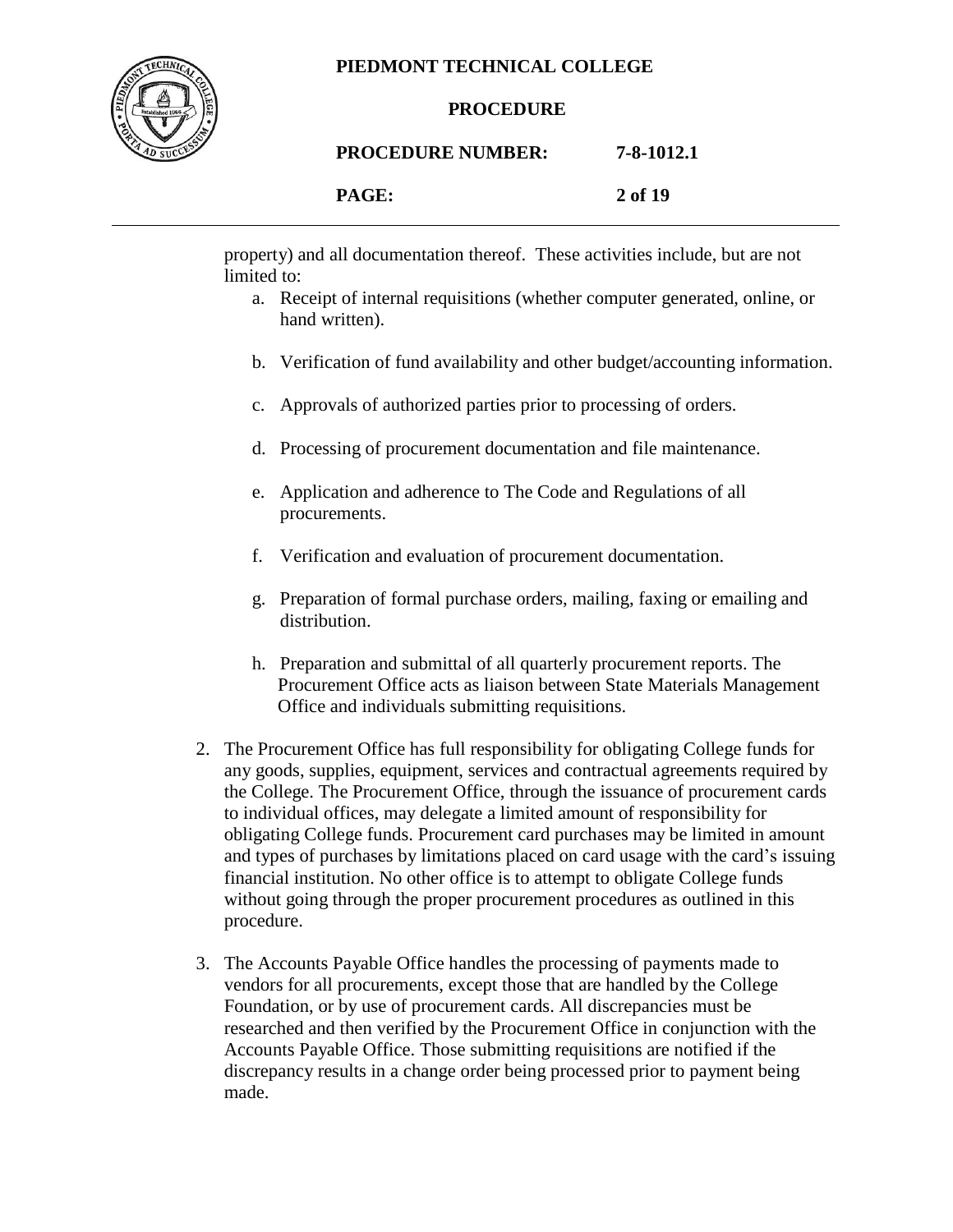

#### **PROCEDURE**

# **PROCEDURE NUMBER: 7-8-1012.1**

**PAGE: 3 of 19**

- 4. All departments are responsible for the initiation of their individual requests for any goods, supplies, equipment, services or contractual agreements. Requests are to be first routed to the Division Dean, Department Head/Academic Program Director, or other administrative person responsible for the approval process of requests. If the request is an allowable purchase with a Procurement card, then the department will purchase the item(s) from a state approved vendor. If the item(s) cannot be acquired with the Procurement card, the requisition is submitted to Procurement either electronically (on-line requisition), or manually (copied from the website and completed) for purchase order processing.
- 5. All departments within the College are to submit all contractual agreements to the Procurement Office for approval prior to obtaining the services. These include all service contracts, maintenance contracts, repairs, consultant services and Continuing Education instructional course requirements. Only the President of the College, the designated Vice President, or the Procurement Officer may approve or authorize (by signature) contractual agreements of any kind. No other office or person has the authority to sign any contracts.

#### **B. Limitations**

- 1. In accordance with the provisions resulting from the revisions to the South Carolina Consolidated Procurement Code and its ensuing regulations as of August 19, 2008, Piedmont Technical College is authorized to make procurements up to \$50,000 in the areas of goods and services, consultant services and information technology. Purchases made under Statewide Term Contracts awarded by the Materials Management Office, approved Sole Source and Emergency Procurements, and those items listed in The Code under Exemptions are not limited to the \$50,000 amount.
- 2. All procurements of \$10,001–\$50,000 must be advertised at least once in the South Carolina Business Opportunities publication. The Procurement Office will handle all procurements meeting these criteria. Only procurements above \$50,000.00 are eligible for protest.
- 3. All procurements of \$50,000.01 or more which do not fall into the area of being an exemption or South Carolina State Contract item must be submitted electronically on a state requisition form to the State Materials Management Office for processing. These procurements will be processed by the Materials

Management Office. This procedure may take anywhere from thirty days to six months for processing. Sufficient time must be allowed for this lead time.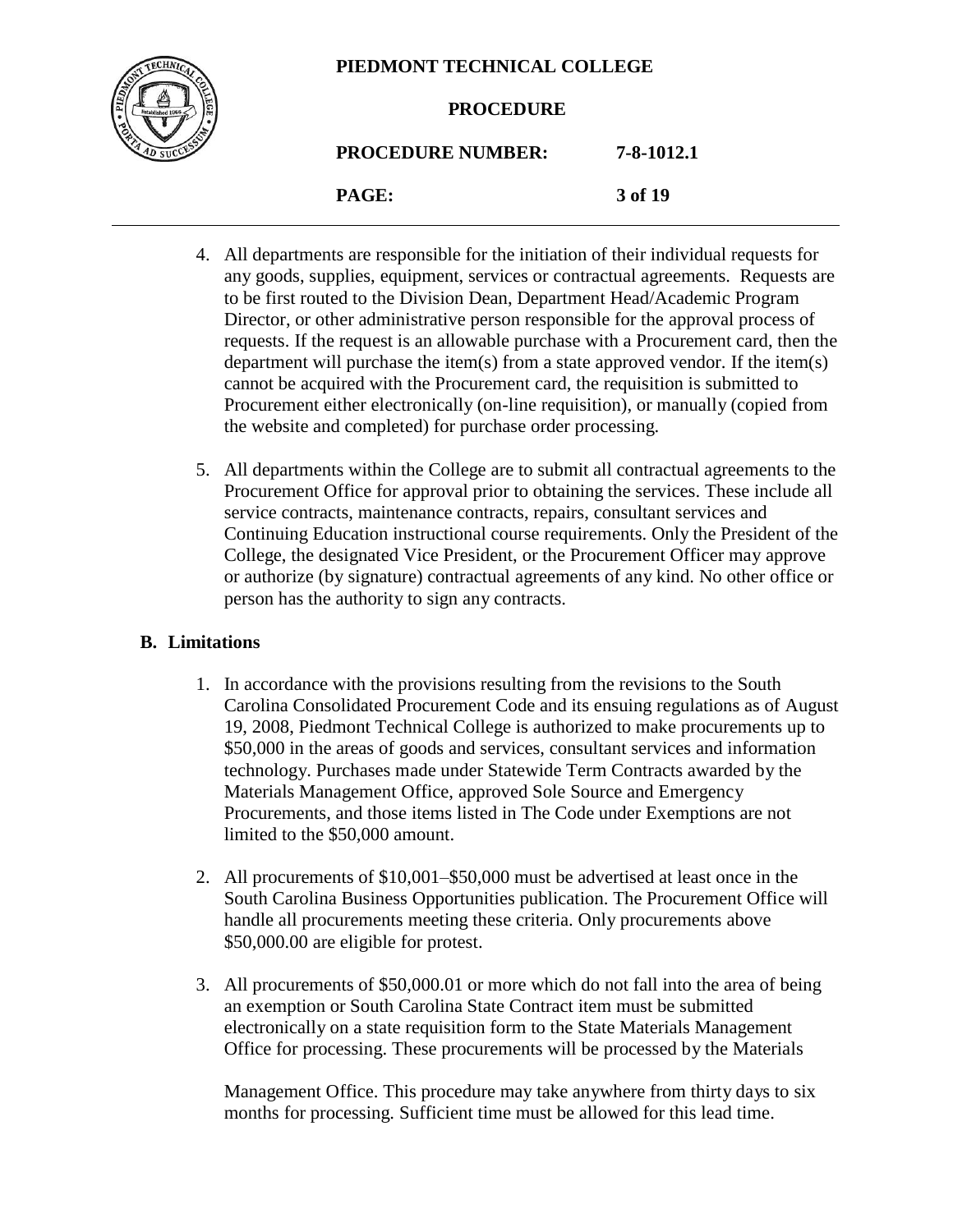

#### **PROCEDURE**

**PROCEDURE NUMBER: 7-8-1012.1**

**PAGE: 4 of 19**

The awards for these purchases will be made directly by the Materials Management Office (MMO) or Chief Information Officer (CIO). Award notices are sent to vendors by MMO or CIO, and purchase orders are processed by Piedmont Technical College.

#### **C. Exemptions**

The following listing represents certain items or activities which are exempt from The Code as it pertains to Piedmont Technical College. There are some notes at the end of this listing that may explain the rationale for an item to be exempt. If an exempt item is being purchased, the exemption must be annotated by specific exemption number on the purchase requisition by the Procurement Officer. A complete listing of all exemptions is available in the Procurement Office for review. However, this listing generally applies to certain activities routinely required by Piedmont Technical College:

- 1. The construction, maintenance and repair of bridges, highways and roads; vehicle and road equipment and repair; and any other emergency type parts or equipment utilized by the Department of Highways and Public Transportation.
- 2. The purchase of raw materials by the South Carolina Department of Corrections, Division of Prison Industries.
- 3. Expenditure of funds at State institutions of higher learning derived wholly from athletic or other student contests, from the activities of student organizations and from the operation of canteens and bookstores, except as such funds are used for the procurement of construction, architect-engineer, construction-management and surveying services.
- 4. Articles for commercial sale by all governmental bodies.
- 5. Published books, periodicals and technical pamphlets.
- 6. Postage.
- 7. Invoices for gas and electricity, water and sewer services provided by public utilities subject to rate regulation by the Public Service Commission.
- 8. U. S. Post Office box rentals.
- 9. Copyrighted educational films, filmstrips, slides, and transparencies.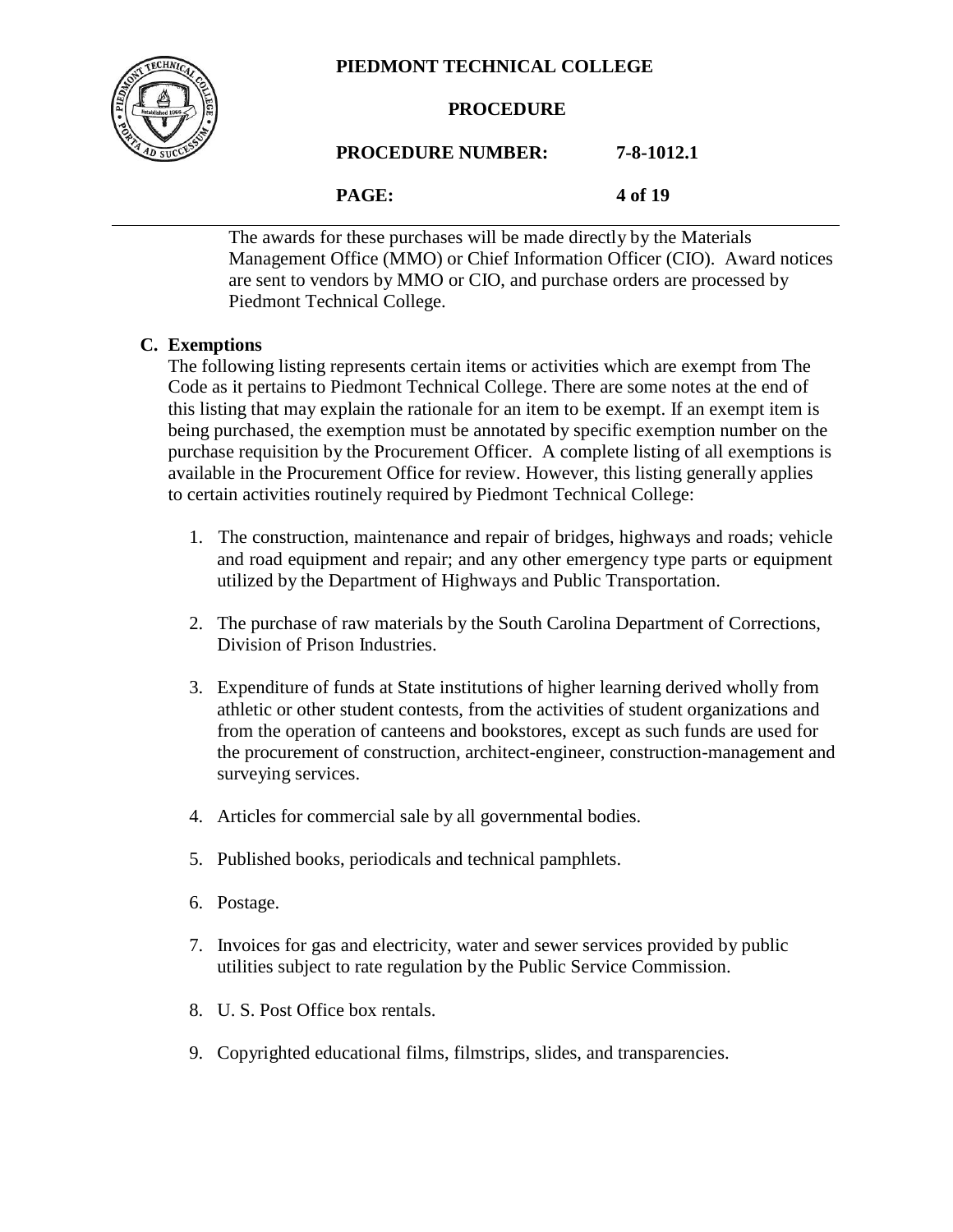

#### **PROCEDURE**

#### **PROCEDURE NUMBER: 7-8-1012.1**

| 5 of 19 |
|---------|
|         |

- 10. Oil company credit card purchases for gas, oil, and jet fuel charges only.
- 11. Professional dues, registrations, and membership fees.
- 12. Attorneys, subject to approval by the Attorney General's Office.
- 13. Certified public accountants and public accountants engaged to perform financial and/or compliance audits, subject to approval by the State Auditor's Office, with actuarial audits and other accounting services to be procured under the terms of the Consolidated Procurement Code.
- 14. Hospital and medical clinic services.
- 15. Medical doctors and Psychiatrists.
- 16. Optometrists.
- 17. Dentists.
- 18. Registered nurses and Licensed Practical Nurses.
- 19. Clergy.
- 20. Furniture refurbishing services of the Department of Corrections
- 21. Services and/or supplies provided by the Division of General Services to public procurement units. (State surplus).
- 22. Printed examination forms used in the administration of state licensing examinations.
- 23. Fuel oil and diesel oil (the \$2,500 limit is waived; however, competition should be obtained whenever possible.)
- 24. Instructional training seminars offered by governmental bodies to state employees on a registration fee basis and those contractual consultant services necessary to provide the professional instruction for the seminars.
- 25. The Board authorized an exception to the Procurement Code process under which the Division of Information Resource Management is to determine the most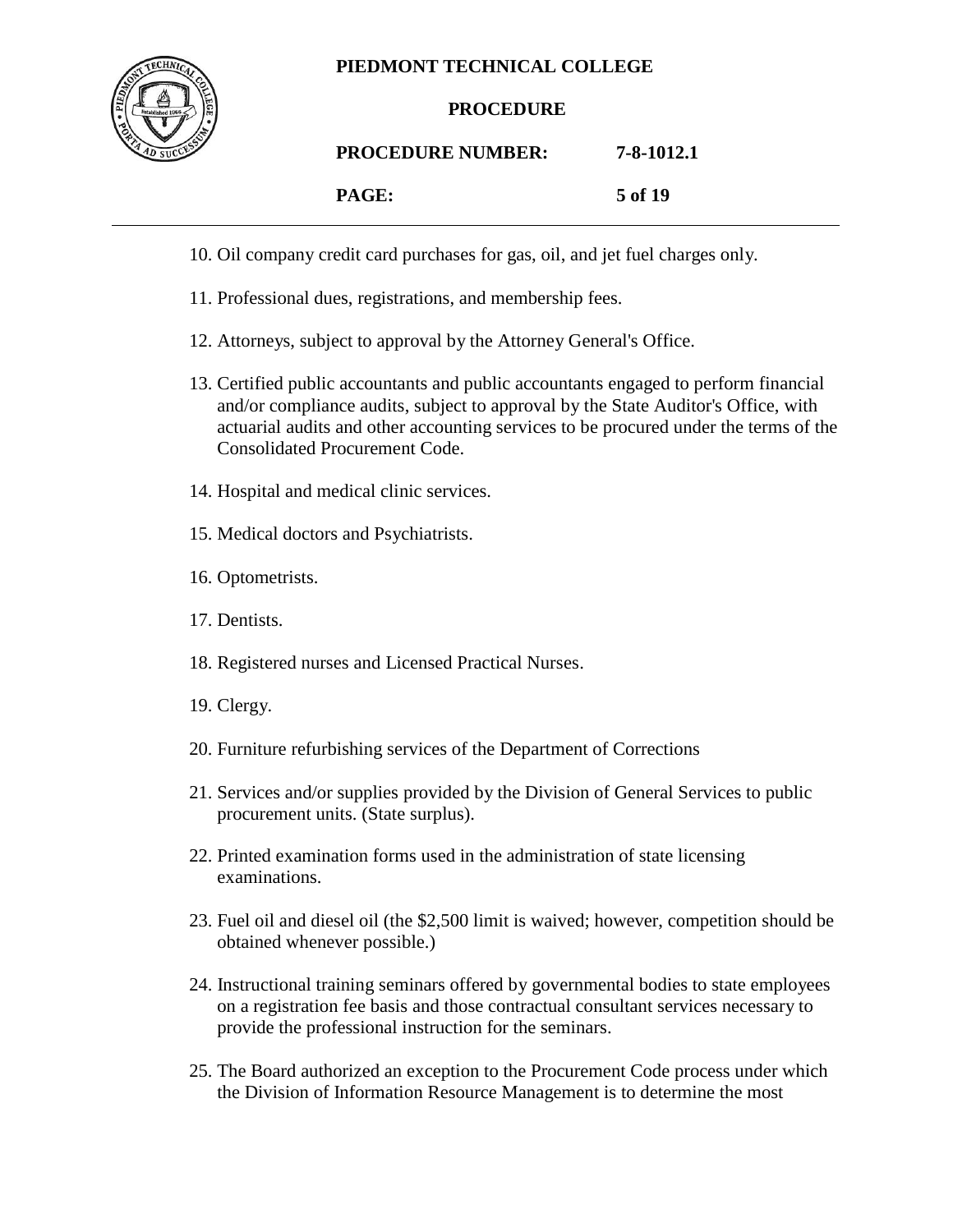

#### **PROCEDURE**

## **PROCEDURE NUMBER: 7-8-1012.1**

**PAGE: 6 of 19**

advantageous service provider of long distance telecommunications service with the approved filings of the Public Service Commission and the FCC to represent the established lowest responding rates available to the State.

- 26. The Board delegated to the Division of General Services the authority to exempt contracts between State government agencies for supplies and services provided a cost justification is submitted to the Division in advance.
- 27. The purchase or continued lease of embedded telephone systems when approved by Information Resource Management as being advantageous to the State.
- 28. All governmental bodies from the real property leasing procedure requirements of Part II, Section 5 of the 1985/86 Appropriations Act in the leasing of the following types of real property:
	- a. State-owned student housing/dorm space.
	- b. Parking spaces in State-owned garages or lots.
	- c. State-owned lecture halls, theaters, coliseums, athletic areas, recreation areas and other areas for periods of less than seven days.
	- d. Non-State-owned real property:
		- 1) for less than 3 months in a single fiscal year,
		- 2) for a total cost of less than \$10,000 in a single fiscal year.
	- e. State-owned box or other seats.
- 29. Advertisements in professional journals or publications.
- 30. Advertising time or space in newspapers, radio or television.
- 31. Expenses of evaluation committees required for institutions of higher learning in order to maintain accreditation (i.e., SACSCOC).
- 32. License agreements for computer software after such software has been competitively bid as required by the Procurement Code.
- 33. The acquisition of all local and long-distance telecommunications service for or on behalf of - the State of South Carolina from the requirement that they be purchased through the respective Chief Procurement Officer's area of responsibility, and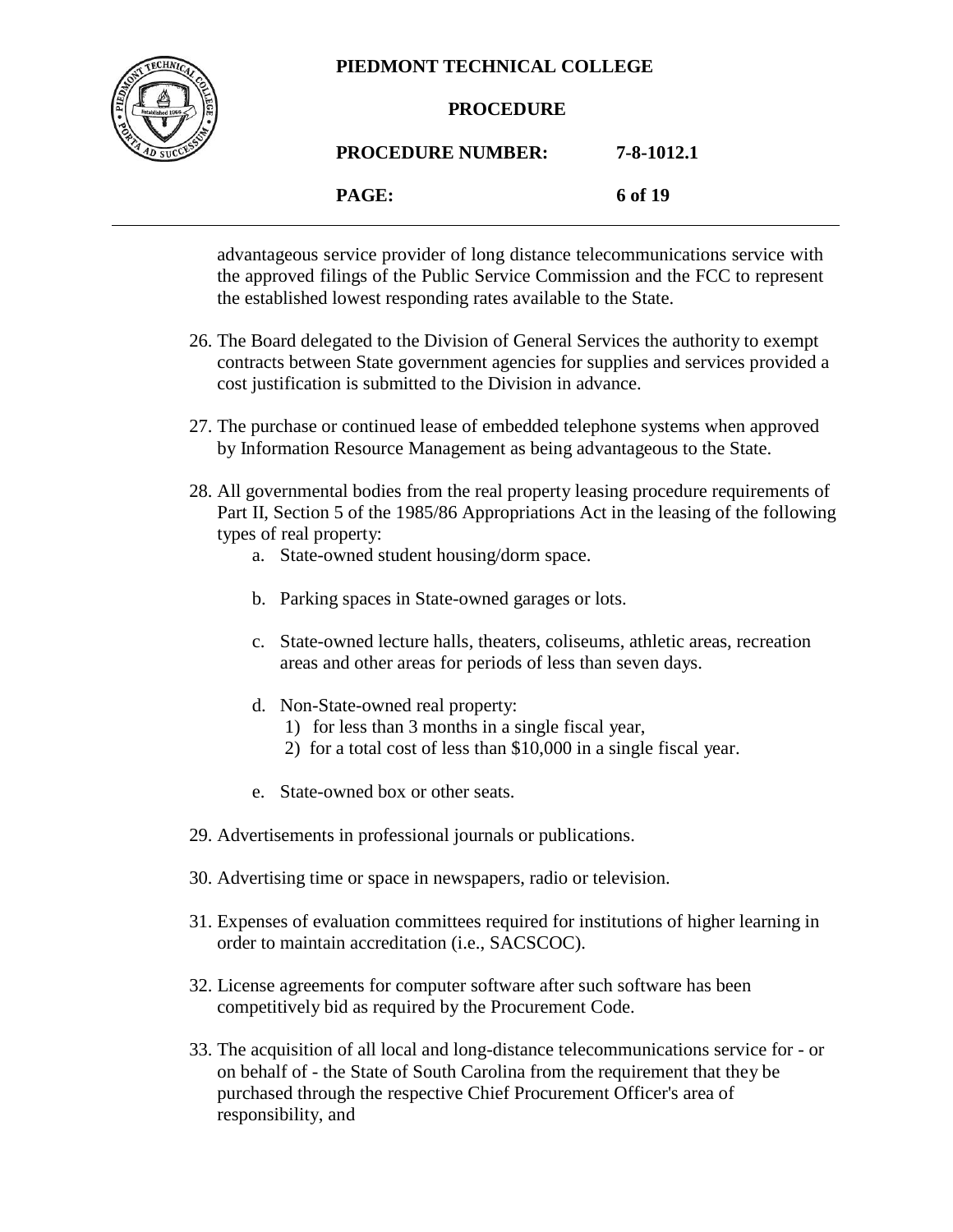

#### **PROCEDURE**

# **PROCEDURE NUMBER: 7-8-1012.1**

**PAGE: 7 of 19**

authorized the Division of Information Resource Management to secure such telecommunications services upon such terms and conditions as are regarded by it to be appropriate.

- 34. Tuition paid to all institutions of higher learning from certain requirements of the Procurement Code.
- 35. In accordance with Code Section 11-35-710, an exemption from procurement procedures exists for the acquisition process related to conference facilities, on the condition that staff implements guidelines for the process designed to result in a greater geographic spread of conference sites in the state.
- 36. An increase in the exemption level for commercial leases exists related to commercial leases - leased non-state owned property - that commits less than \$10,000 in a single fiscal year; the leases are not subject to the lease procurement process. However, agencies must report these exempt leases to the Division of General Services Property Management by copy of the executed lease document. This grants to agencies more responsibility for the negotiation of lower cost leases and, hopefully, makes the process more expeditious.
- 37. Code Section 11-35-710 delegated to the Office of General Services the authority to exempt contracts between state government agencies under Section 11-35-710 and 11-35-4840 for supplies or services provided a cost justification is submitted to the Office in advance. The following types of contracts between state government agencies shall be exempt from the Consolidated Procurement Code and submission to General Services is not required:
	- a. Agreements between state government agencies which are mandated by federal or state laws.
	- b. Service agreements between state government agencies for services authorized by that agency's enabling legislation as its purpose, duty, or mission.
- 38. Code Section 11-35-710, exempts procurements made by a requesting agency for the purpose of grant-specified and approved major equipment, subcontracts, and consultants the agency determines to be essential to the successful completion of the grant-funded project if those procurements are made in accordance with procedures approved by the Office of General Services on an agency by agency basis.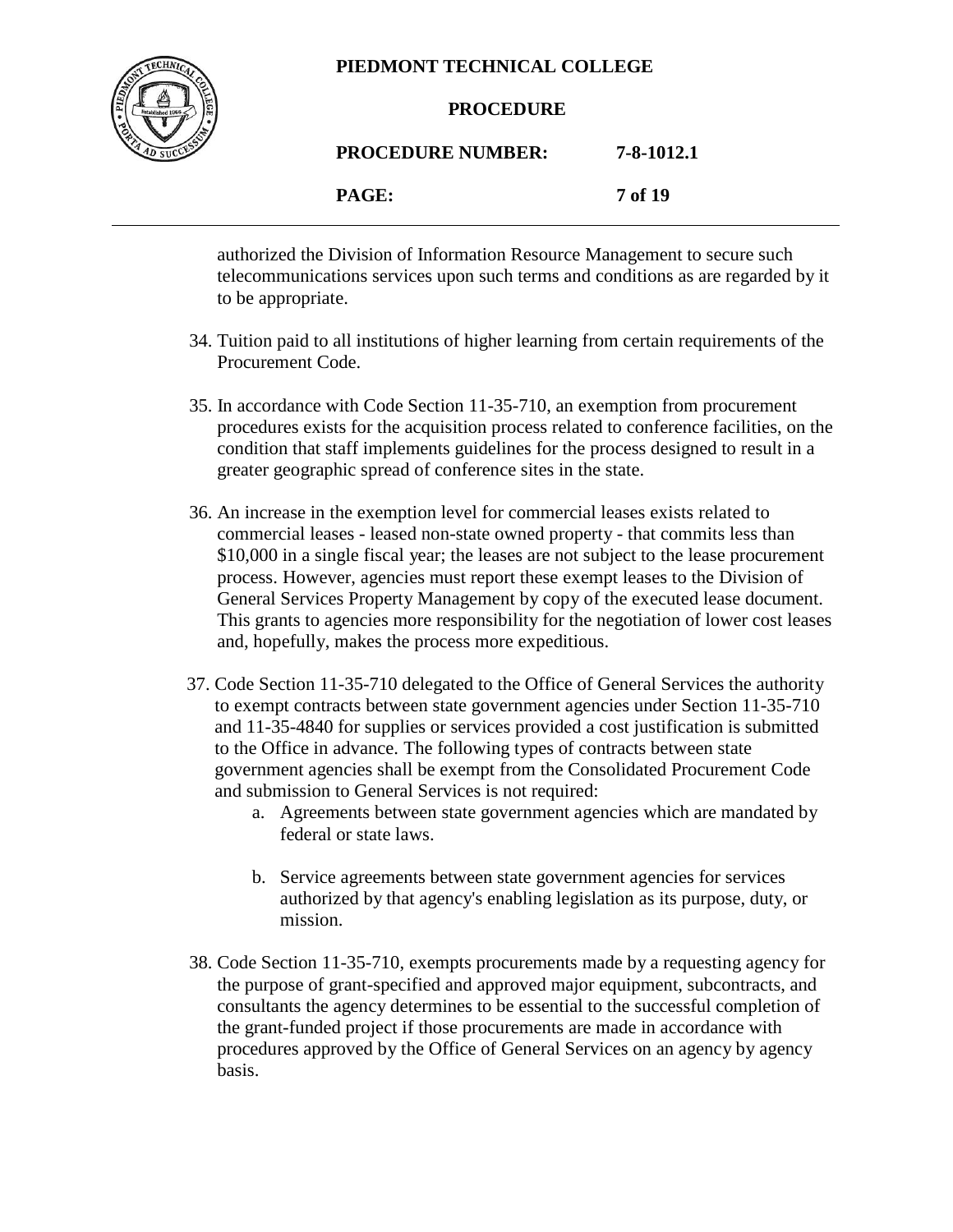

#### **PROCEDURE**

## **PROCEDURE NUMBER: 7-8-1012.1**

**PAGE: 8 of 19**

39. An existing exemption to the requirements of the Procurement Code was amended to read as follows: The procurement of copyrighted educational films, filmstrips, slides and transparencies, CD ROM documents, data bases, computer assisted instructional materials, interactive video programs and other related materials made available by information technology that can be only obtained from the company providing the information or service.

#### **Note:**

- a. For the exemption to apply to these categories, the individual or firm must be licensed to perform the specific professional service, must provide that specific service to the requesting governmental body, and the contractual relationship created by the individual or firm and the governmental body cannot be an employer/employee relationship which would be governed by State Personnel Rules and Regulations.
- b. The Board clarified that exemptions granted to date are exemptions from the competitive bid procedure only and that all other aspects of the Code, specifically the disposition of property procedure and the reporting procedures, must be complied with.
- c. Clarified the exemption for invoices for gas and electricity, water and sewer services provided by public utilities subject to rate regulation by the Public Service Commission to exclude late payment charges under Section 11-35-45 effective July 1, 1986, thereby allowing public utilities to assess late payment charges under their respective tariffs as approved by the South Carolina Public Service Commission.

#### **D. Procedures for Determining How to Order What You Need**

1. All requests for materials under \$1000.00 are to be purchased utilizing the Procurement card.

**Note**: Procurement cards are not to be used for any travel, services or equipment unless the Procurement Office has designated the card for these purposes. Itemized receipts must be retained and submitted with all purchases utilizing the Procurement card. These items must match specific charges appearing on the credit card statement. Accounting information must be noted each month on the credit card reconciliation sheet or allocated online using the BOA Works system.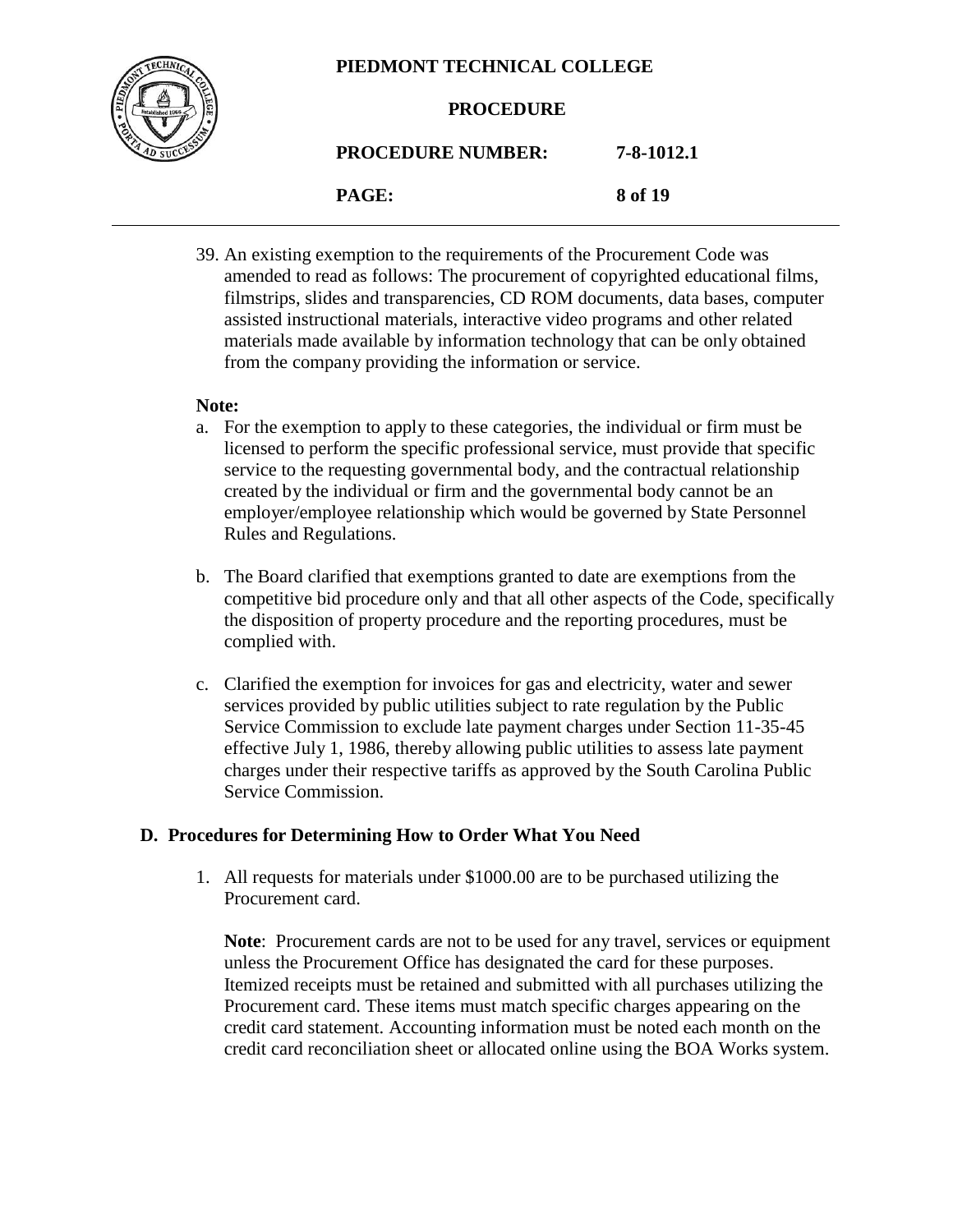

#### **PROCEDURE**

#### **PROCEDURE NUMBER: 7-8-1012.1**

| <b>AGE:</b> |  |
|-------------|--|
|-------------|--|

| PAGE: | 9 of 19 |
|-------|---------|
|       |         |

- 2. Types of orders that are to be submitted to the Procurement Office on a requisition:
	- a. All requests for materials.
	- b. Non-educational and educational supplies not supplied routinely by the Bookstore.
	- c. All requests for services and repairs.
	- d. All requests for maintenance contracts.
	- e. All requests for leases or rentals (with documentation attached).
	- f. All Information Technology Requests (equipment, accessories, and software requirements) with signature of awareness/approval by information technology.
	- g. All capital equipment requests (Individual items costing at least \$5,000.01 or more). These equipment items must be approved by the College President or the Vice President for Business and Finance.
	- h. All non-capital equipment requests (items \$1,000.00 \$5000.00 that can be classified as local equipment for inventory purposes). These items must be approved by the College President or the VP of Business and Finance. Any item for pilfer such as computers, iPads, or tablets, which cost greater than \$500.00 will be tagged as equipment and inventoried by the College.
	- i. All printing requirements unless they can be handled in-house.
	- j. All requests for consultant contracts.
	- k. All advertisements radio, TV, newspaper, etc.
	- l. All grant funded purchases.
	- m. All blanket purchase orders for specific departmental use.
	- n. All construction related purchases (equipment, materials, etc.).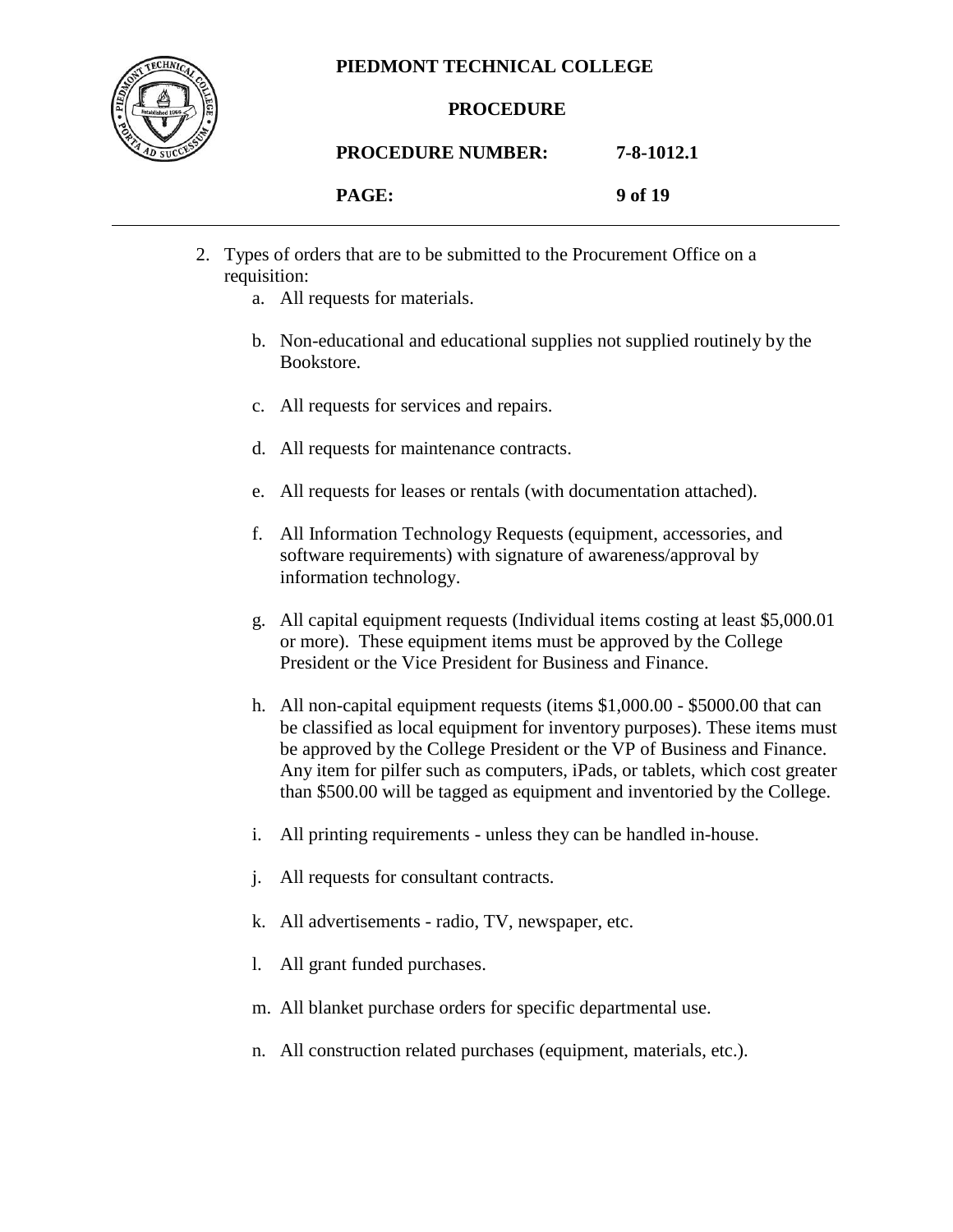

#### **PROCEDURE**

#### **PROCEDURE NUMBER: 7-8-1012.1**

| PAGE: | 10 of 19 |
|-------|----------|
|       |          |

- 
- 3. Requests that may be submitted on Check Requests to the Finance Office:
	- a. Magazine Subscriptions.
	- b. Hotel Reservations for a single night's deposit. (if accepted by hotel).
	- c. Conference and Seminar Registration Fees.
	- d. Memberships, Dues and Annual Fees.
	- e. Personal Reimbursements as approved by immediate supervisor.
	- f. Refreshment supplies for departmental meetings, as approved with list of attendees attached – purchase must be preapproved and funding source must be determined prior to the purchase.
	- g. Student Activities –as authorized.
	- h. Requests for items costing less than \$500 that require direct payment with the order. This amount can be exceeded if the request is for payment of registration, fees, dues, and/or memberships.

**Note:** In order to use the Check Request method of paying for items, the request must contain documentation that will be submitted with the check. No checks are to be processed by the College without complete documentation, i.e. a receipt, invoice, or order form that requests direct payment. The Finance Office must have documentation attached to the check request showing the total price of the item purchased.

- 4. Requests that may be submitted to the Business Office for Petty Cash reimbursement:
	- a. Petty cash reimbursement limit is \$50.00 including taxes (excludes food items).
	- b. All receipts must have Budget Manager's signature and index and account number.
	- c. At the time of reimbursement, the employee must complete and sign a petty cash voucher provided by the Business Office.
- 5. Items Provided by Bookstore:
	- a. When not available from the State contract vendor, office supplies and other sundry items for administrative and departmental use may be purchased through the campus bookstore to the extent of available departmental budgets.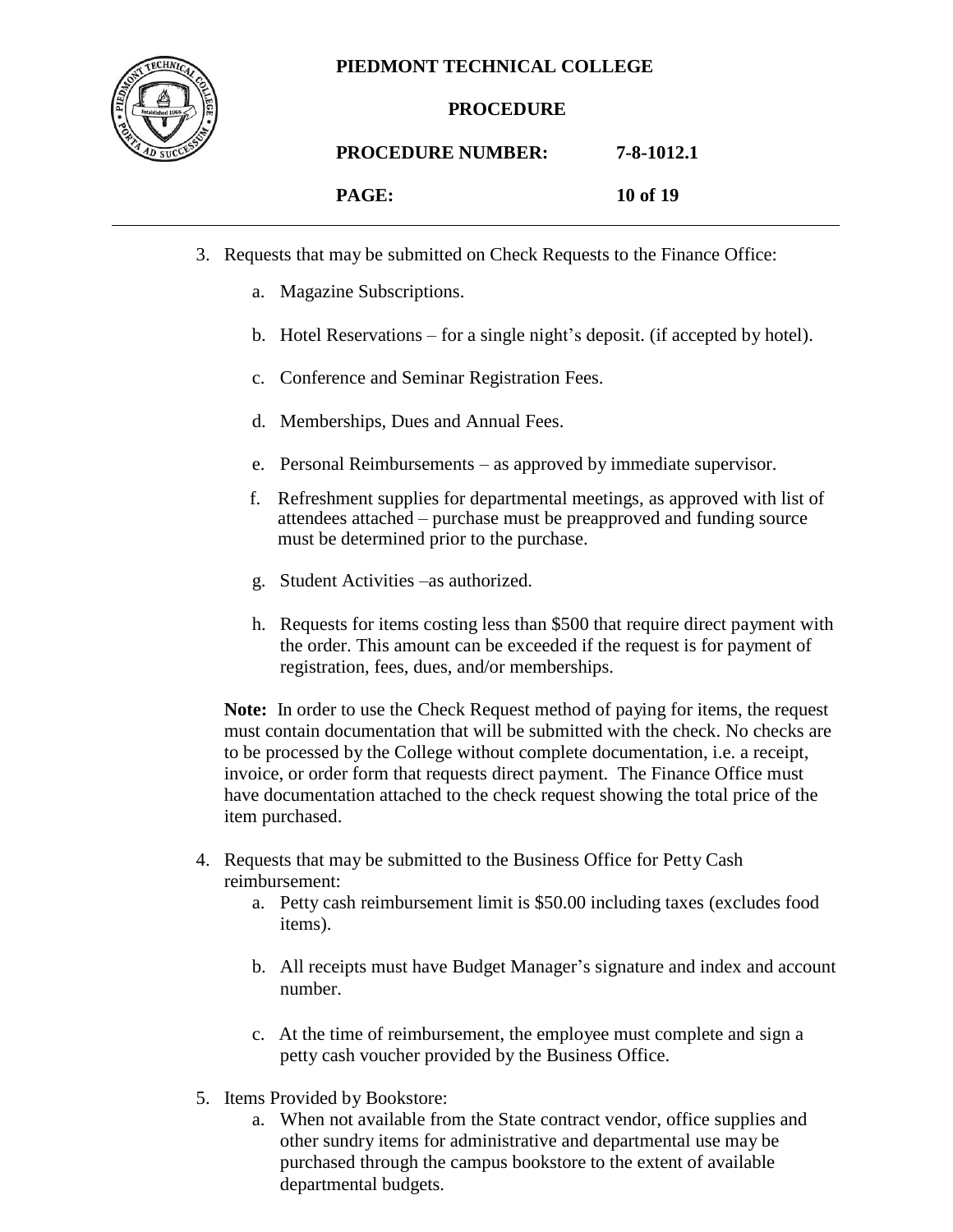

#### **PROCEDURE**

**PROCEDURE NUMBER: 7-8-1012.1**

**PAGE: 11 of 19**

- 6. Items provided through the Print Shop include:
	- a. Paper products for standard printing requirements.
	- b. Letterhead stationery and envelopes for mailing requirements.
	- c. Preprinted and blank folders for seminar use.
	- d. Binding requirements for documents.
	- e. Printing capabilities for two-color jobs up to 11" x 17".

**Note:** The use of in-house printing facilities is suggested in most cases, if the requirements can be met. Administrative specialists have access to most of the forms online to submit any requirement: Check Requests, Internal Requisitions, etc. Print Shop forms are stocked in the Print Shop.

#### **E. Procedures for Ordering through the Internal Requisition Process**

- 1. Requests for purchasing any supplies and materials must be submitted to the Procurement Office on an Internal Requisition form, unless they can be acquired from vendors with the Procurement card. These Internal Requisition form(s) may be hand written or computer generated. Requisitions must be submitted to the Division Dean or Department Head/Academic Program Director for approval prior to forwarding to the Procurement Office. The individual submitting the requisition is responsible for initiating the requisition and obtaining the appropriate approvals.
- 2. The requisition must be completed in full prior to submitting to the Procurement Office. Requisitions received without sufficient information will be routed back to the individual submitting the requisition for completion.
- 3. Requests for items from the same source must be combined on one requisition in order to reduce the amount of duplicate keying of information and to increase the use of competitive bidding for procurements. If more than one department has placed an order with the same vendor, those requests may be combined and the allocation of expenses will be separated on the purchase order.
- 4. The individual submitting the requisition is responsible for providing the correct budget index and account numbers. These numbers **must** appear on the requisition. Fund availability must be determined prior to submitting the requisition.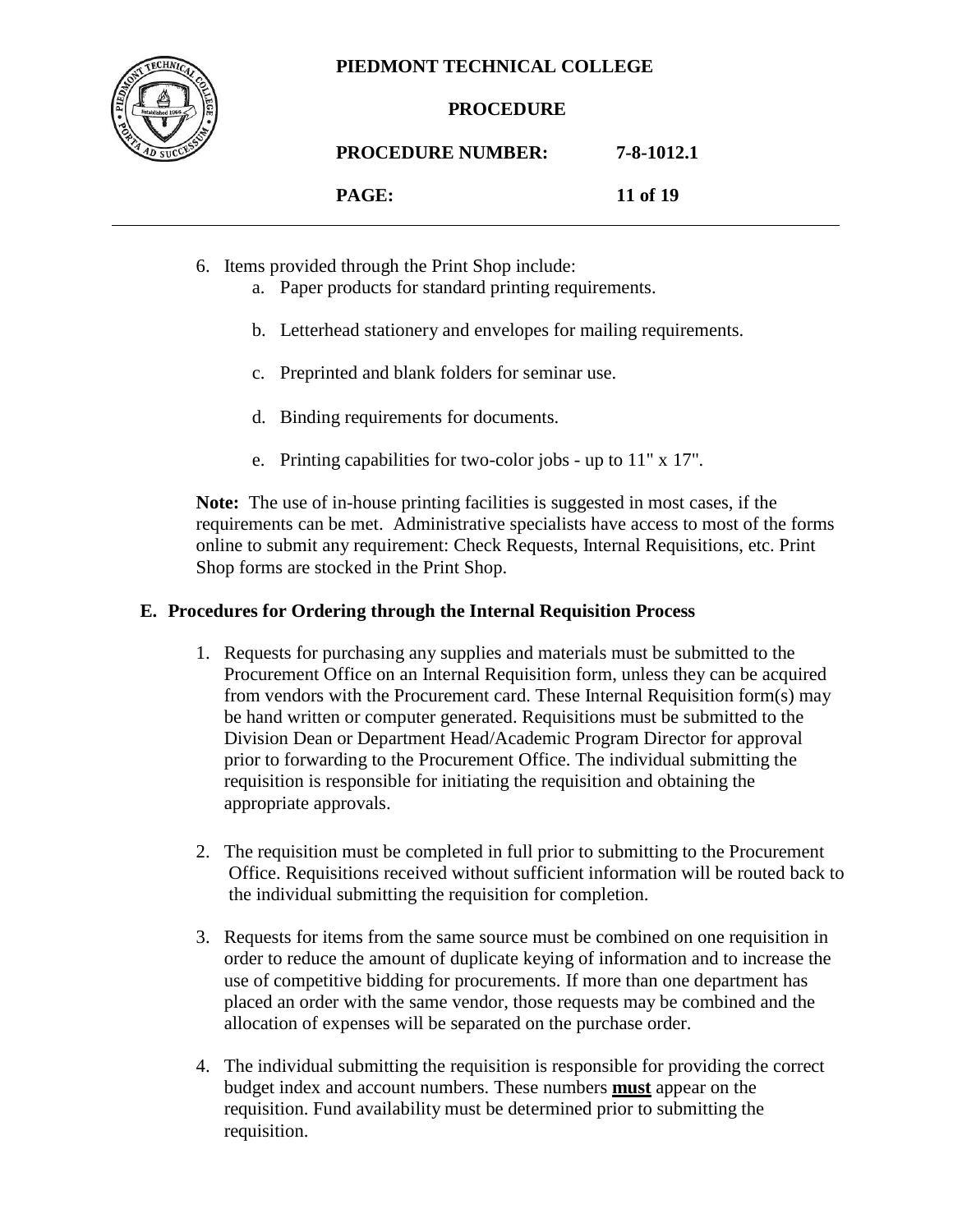

#### **PROCEDURE**

## **PROCEDURE NUMBER: 7-8-1012.1**

**PAGE: 12 of 19**

- 5. The individual submitting the requisition is responsible for obtaining firm prices for each line item and any other costs involved in the ordering process, (i.e., freight, shipping, insurance), whatever is necessary for the completion of the order. The prices obtained will be verified by the Procurement Office and will be deemed "Fair and Reasonable" unless there is some problem that is easily detected. The use of catalog prices is discouraged because very often these prices are not current and do not include shipping. Online quotes are acceptable and must be attached to the requisition.
- 6. All bids submitted with the requisition will be verified and documented. This documentation will contain each company name contact, telephone number and the name of the person providing the bid or quoted price. Shipping charges must be requested at the same time as the bid.
- 7. Bids are to be obtained as follows (due to procurement authority limited to \$50,000):
	- a. Purchases less than \$10,000.01: purchases may be accomplished without securing competitive bids, if prices are considered to be "fair and reasonable" as determined by the Procurement Officer.
	- b. Purchases from \$5,000.01 to \$10,000.00: recommend a minimum of three (3) verbal quotes, which must be documented as discussed earlier. Written bids may be accepted also and documented as above.
	- c. Purchases from \$10,000.01 to \$50,000.00 require written quotes, which must be documented. A sealed bid may also be used if that is in the best interest of the College. The Procurement Office will handle all sealed bids.
	- d. Purchases of \$10,000.01 or more: must be submitted to the Procurement Office for advertisement in the South Carolina Business Opportunities publication. This advertisement will run for only one week unless specifically requested for a longer advertisement period.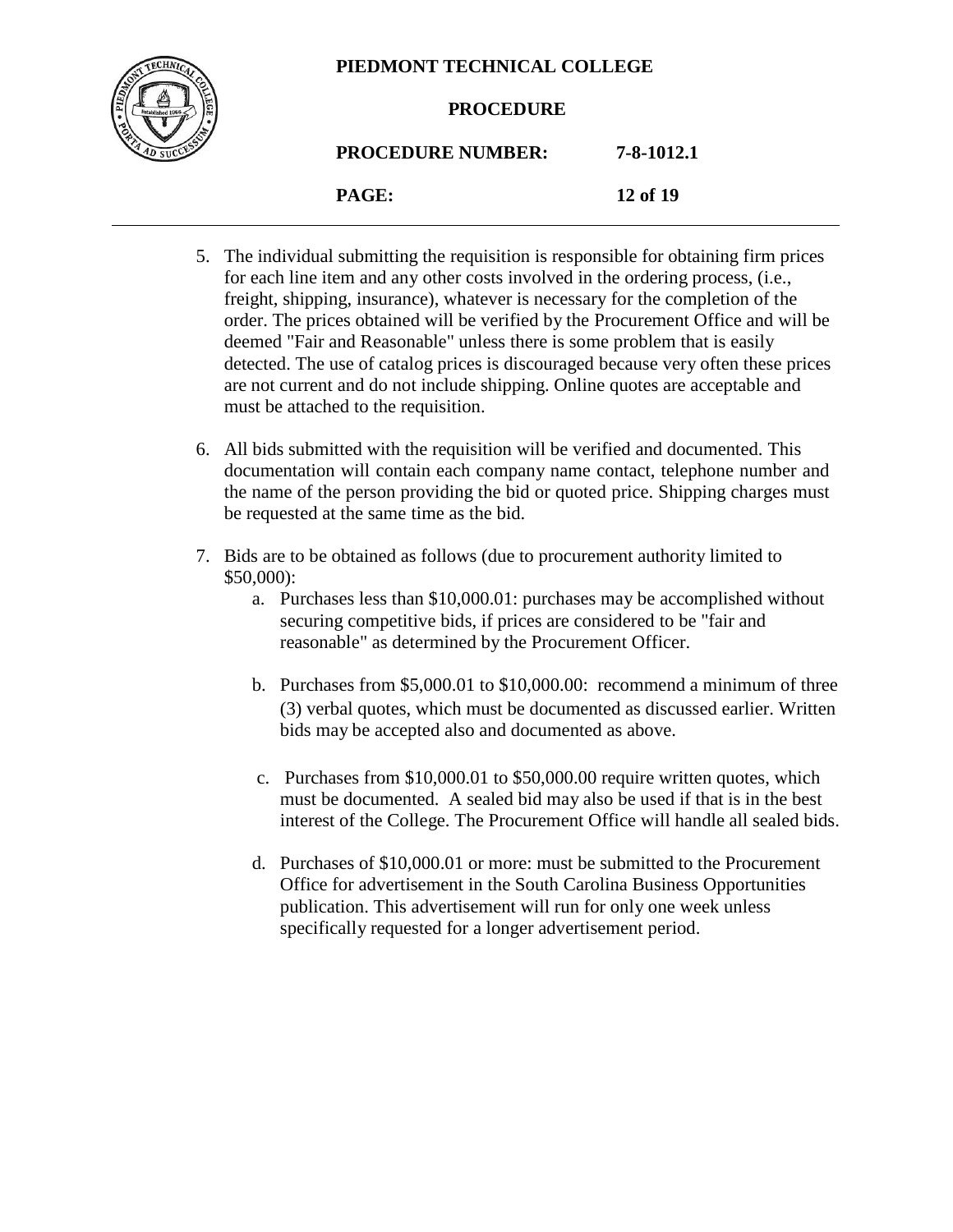

#### **PROCEDURE**

**PROCEDURE NUMBER: 7-8-1012.1**

**PAGE: 13 of 19**

- e. Purchases greater than \$50,000 will be submitted directly to the Materials Management Office by the Procurement Office for solicitation and award. The individual making the requisition is responsible for providing specifications and any other information that may be needed to fulfill the procurement. The Procurement Office will be responsible for putting the information into the format that can be used by MMO and will submit electronically. MMO will assign a buyer and that buyer will work directly with the Procurement Officer to complete the sealed bid process.
- 8. Exceptions to the bid requirements:
	- a. State Contract Items are awarded at the State level and are mandatory for use at this College. A listing of state contracts is available online at the [MMO Procurement website.](http://www.mmo.sc.gov/) The only exception is if the item can be purchased at a cost that is at least 10% less than the state contract price. However, the State Contract Vendor must be given the opportunity to see if they can meet the lowest price received from a competitor. If they cannot meet this price, the item may be purchased outside of the State Contract.

**Provision:** Item must be the exact same item as provided in the State Contract. Documentation must be attached to original request.

- b. Sole Source Procurements: These procurements must be documented as true sole source procurements on the Sole Source Procurement Justification Form and signed by a VP of the College. Sole source procurements are discouraged and will be challenged by the Procurement Office. All Sole Source Procurements are audited for preciseness and justification by the Procurement Auditors. The only situations which may warrant the use of sole sources are:
	- 1) When there is truly no other source available,
	- 2) When paramount consideration must be given to compatibility with existing equipment
	- 3) When item is truly one of a kind.

**Note:** A firm price quotation must be provided by the vendor, and a letter from the vendor determining its Sole Source status must be attached to the requisition. All Sole Source procurements must be reported on a quarterly basis to the State.

- c. Emergency Procurements: Emergencies are defined as:
	- 1) When a threat to public health and welfare exists,
	- 2) When critical economy and efficiency is of major concern,
	- 3) When safety must be provided under emergency situations.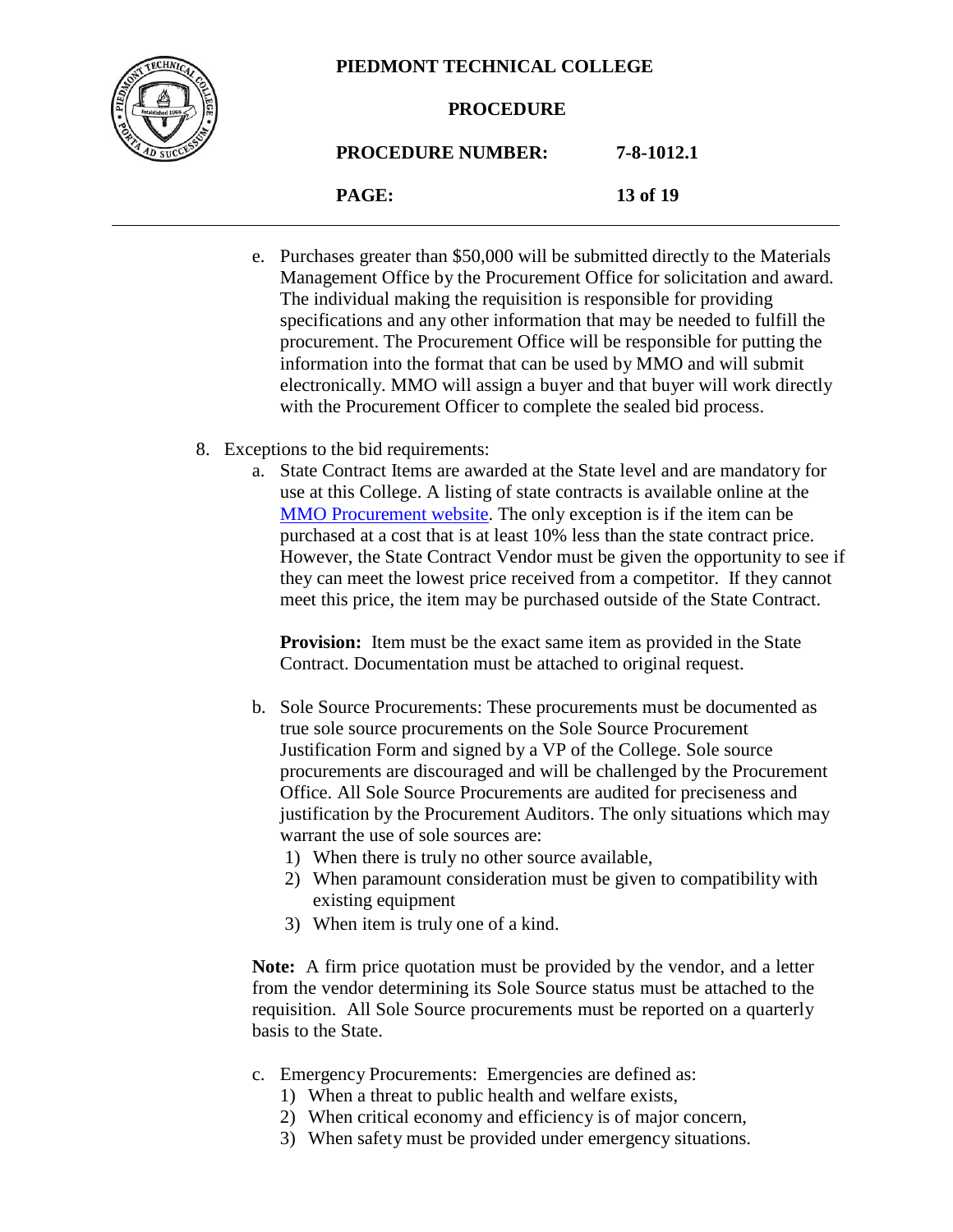

**PROCEDURE**

### **PROCEDURE NUMBER: 7-8-1012.1**

**PAGE: 14 of 19**

Note: Emergencies must not be the result of poor planning. Emergency procurements must be documented with the scope of the emergency. The rationale for an Emergency Procurement must be justified and signed by the President of the College. The emergency procurement is limited to the materials directly related to the resolution of the emergency situation only. Competition must be sought if time allows (as much as is practical) and documented on a bid evaluation sheet. The Emergency Procurement must be reported on a quarterly basis to the State.

#### **F. Internal Requisition Forms – Instructions**

The College uses a computer generated requisition form for submitting requests for goods and supplies, services, repairs, and all other needs that can be requisitioned. These guidelines are to be used in completing this form and expediting the purchasing process:

- 1. Accounting Information **–** include the name of the department and the departmental budget code. This code must consist of an Index and an Account number. If procurement is funded by more than one source, indicate the distribution between each fund.
- 2. Type of Purchase **-** indicate which category this purchase represents: supplies, repair, books, equipment, service, or other, as indicated.
- 3. Vendor Information: Provide correct vendor name and "order from" address, Federal Employer Identification Number or Social Security Number, contact person, and telephone and fax numbers. If the vendor is a new vendor to the college, the Federal Employer Identification Number or Social Security Number must be obtained by the individual submitting the requisition on a W9 form prior to submission to the Procurement Office. Provide the email or fax information with your paperwork.
- 4. Special Instructions **-** enter any specific instructions required to process the requisition.
- 5. Delivery Instructions **-** enter any specific delivery instructions for processing the shipment from the vendor.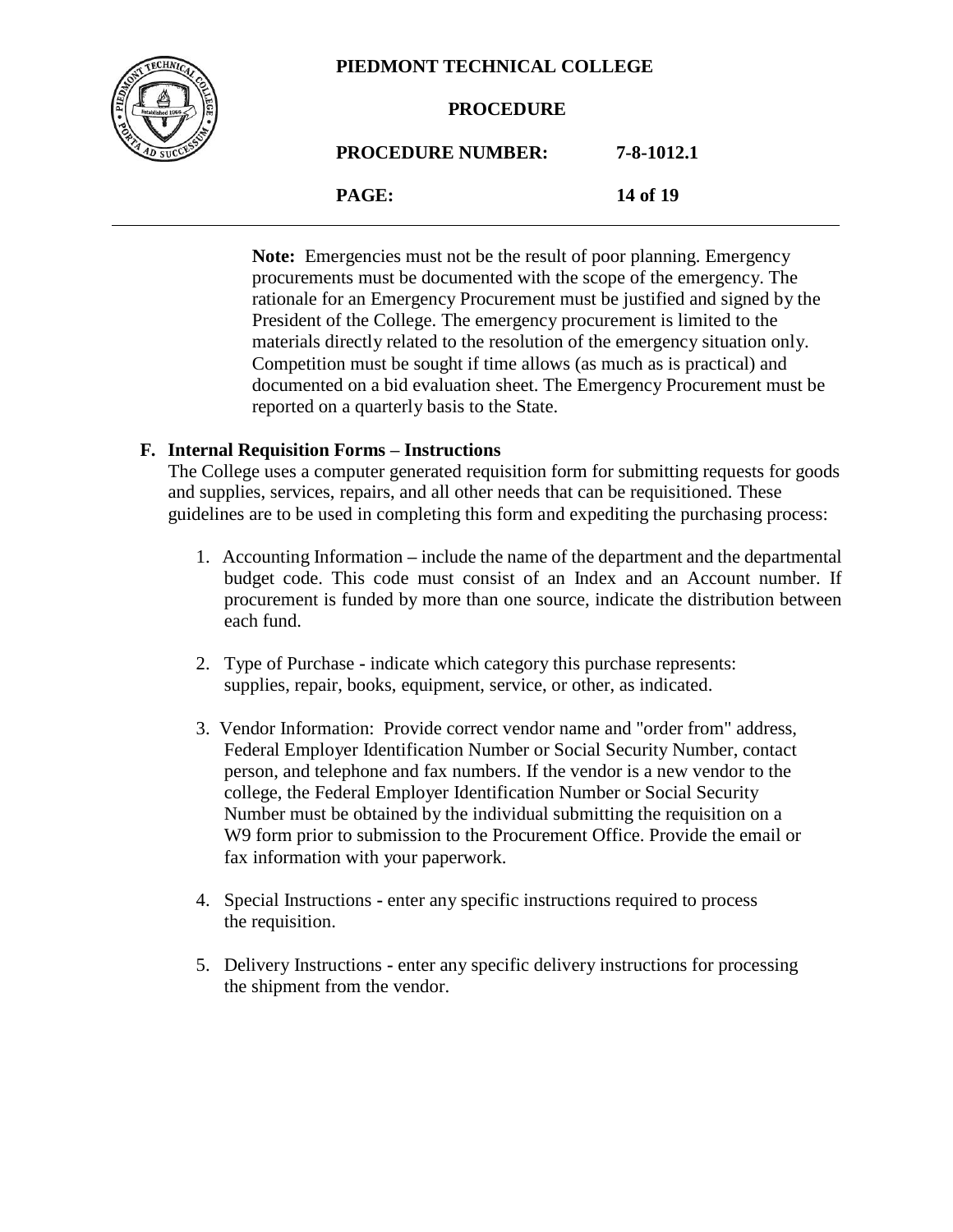

#### **PROCEDURE**

#### **PROCEDURE NUMBER: 7-8-1012.1**

#### **PAGE: 15 of 19**

- 6. Date Required **-** enter the actual date item is needed.
- 7. Quantity **-** indicate actual number of units of items needed.
- 8. Unit of Measure **-** enter how items are packed. (i.e., each, box, package, bottle, pint, quart, feet, etc.).
- 9. Description of Item **-** enter the complete description including stock number or part number, model number, manufacturer, size or dimensions, color or finish (if required), etc. Include any pertinent information necessary for the correct item to be ordered and received.
- 10. Unit Price **-** correct unit price must be entered.
- 11. Extended Price **-** multiply unit price by number of units ordered and enter the result. Indicate if price is to be discounted by vendor.
- 12. Add any freight charges, shipping, or insurance charges as a separate line item.
- 13. Provide a correct total, including taxes.
- 14. Approval lines obtain all necessary approvals prior to submitting to purchasing.

#### **G. The Purchase Order Process:**

- 1. Requisitions are received from various departments and checked for completeness.
- 2. Availability of funds is verified. If non-sufficient budget is indicated, the requisition is returned to the individual making the requisition for reallocation of funds to facilitate the procurement.
- 3. Accounting information is verified.
- 4. Bid documentation is verified.
- 5. P. O. Numbers are assigned
	- a. Vendor numbers are assigned.
	- b. Buyer Codes are assigned.
	- c. Type of order is assigned.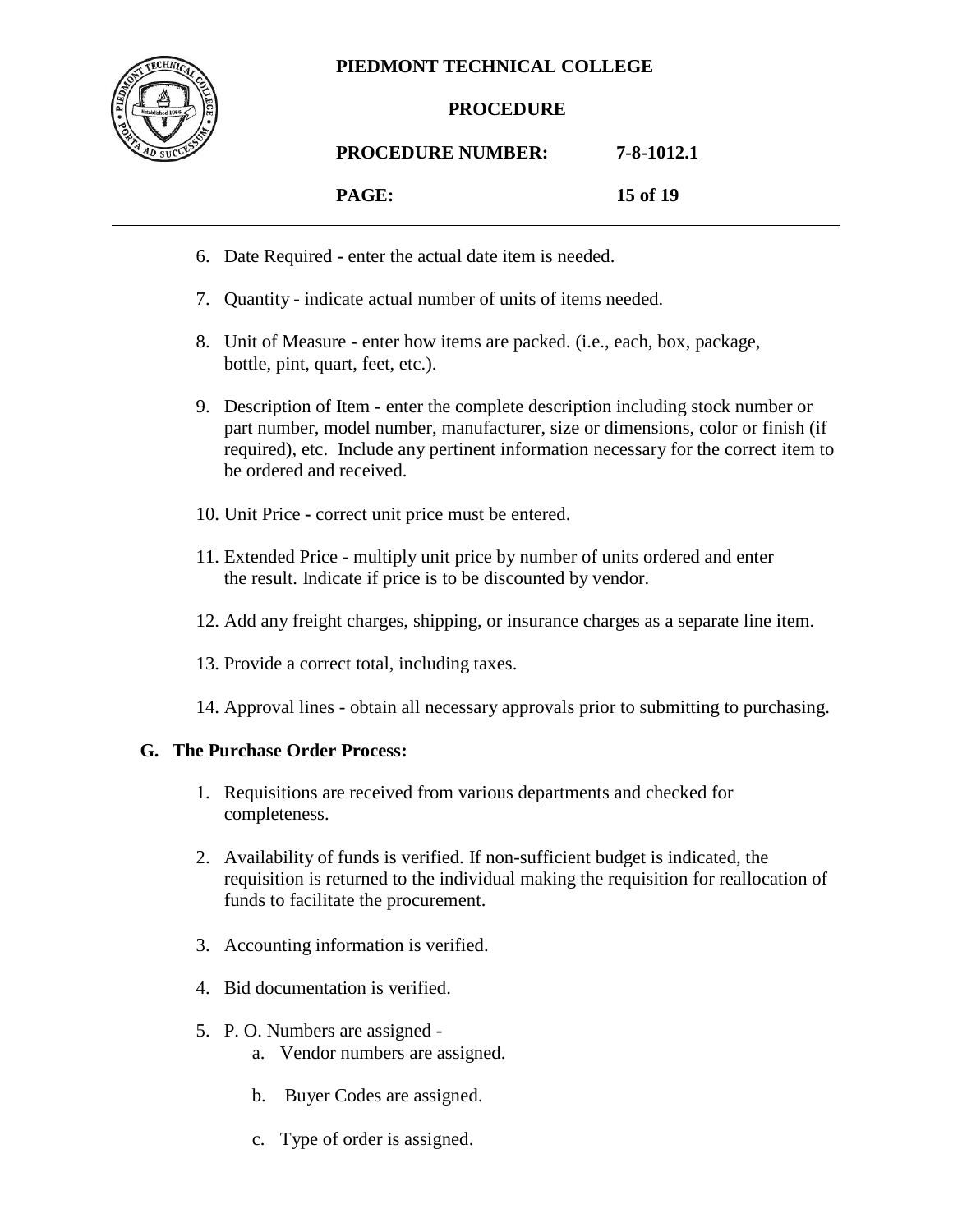

#### **PROCEDURE**

### **PROCEDURE NUMBER: 7-8-1012.1**

**PAGE: 16 of 19**

- d. Possibility of multiple invoices is coded.
- e. Document text and item text are coded as required.
- f. Accounting information is keyed.
- 6. Each line item (including tax) is entered separately.
- 7. Completed purchase order is printed. Correct entry is indicated by statement: "Document has been accepted and completed in Banner".
- 8. The purchasing cycle is completed and purchase orders may be printed and processed.
- 9. Completed Purchase Orders are faxed or emailed to vendors.
- 10. Purchasing copy is retained in Procurement Department file.
- 11. Copies of purchase orders are available for viewing online in the Banner system; however, the person making the requisition may request a copy of the purchase order, if needed.

#### **H. Acknowledgment of Orders**

1. Procurement

The formal authority to proceed with a purchase is the prepared and signed Purchase Order. This document is signed by the appropriate purchasing authority (Under \$5.000.00 authorized by Procurement Officer; over \$5,001.00 authorized by the designated Vice President or College President) and subsequently results in the receipt of the ordered items. The proper and timely flow of this document is critical since receipt of the required supplies and payment to vendors depends on the prompt handling of the purchase order.

2. Problems with Purchase Orders

Purchase orders remaining open after six weeks must be reviewed by the Accounts Payable Office and Procurement to verify possibility of shipment or non-availability. If it is determined that the order will not be received, then all departments must cancel the information out of the computer system and void the purchase order. That purchase order number may not be used again. Cancellations of purchase orders must remain in the purchasing files for audit purposes.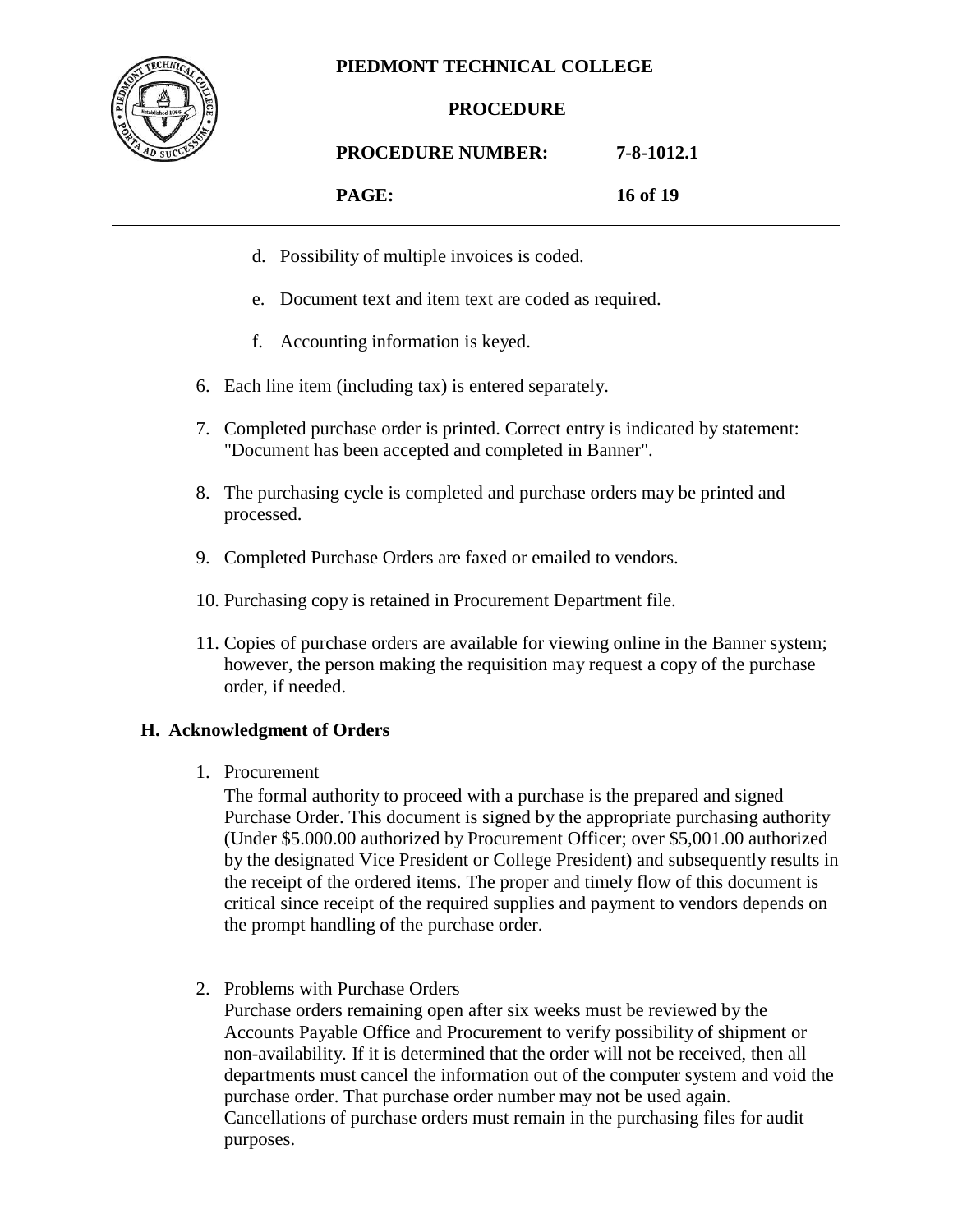

#### **PROCEDURE**

### **PROCEDURE NUMBER: 7-8-1012.1 PAGE: 17 of 19**

- a. Questions concerning problems with orders should be directed to the Procurement Officer.
- b. Questions concerning receipt of orders should be directed to the Receiving Department.
- c. Questions concerning payment of orders should be directed to the Accounts Payable Office.
- 3. Change Orders
	- a. If there is a problem with the pricing on a purchase order, Procurement must be notified and the document should be sent to Procurement for review and approval of any changes. However, a price change of less than 10% may be paid in the computer without a formal change order being processed. If the change exceeds the 10% limitation, then a change order must be processed through Procurement. If a price change is necessary on any quote or confirming order, the Procurement Office must be notified and must approve the change before shipment of goods or payment of the invoice. This will result in the generation of a formal change order and this document may be mailed and distributed as the original purchase order notifying all parties of the change to the original purchase order. Some vendors may request that the change order not be mailed to them, so the order will not have the possibility of duplication.
	- b. If there are problems with the actual items requested on the purchase order, it must be called to the individual submitting the requisition attention for approval of the substitution or cancellation of the order. In this case, the change order processed should be mailed to the vendor as an approval of the action.

#### **I. Payment of Invoices Resulting from Purchase Order**

1. The final responsibility of the individual submitting the requisition in the internal requisitioning process is the approval of invoices for payment. When an invoice arrives in the Accounts Payable Office, it will be forwarded to the individual submitting for verification and approval. The timely approval of the invoice is important to insure prompt payment to the vendor and to allow the college to take advantage of early payment discounts. If the invoice is received without a purchase order number on it, the individual submitting the requisition should write the P O. number on it before returning it to Accounts Payable.